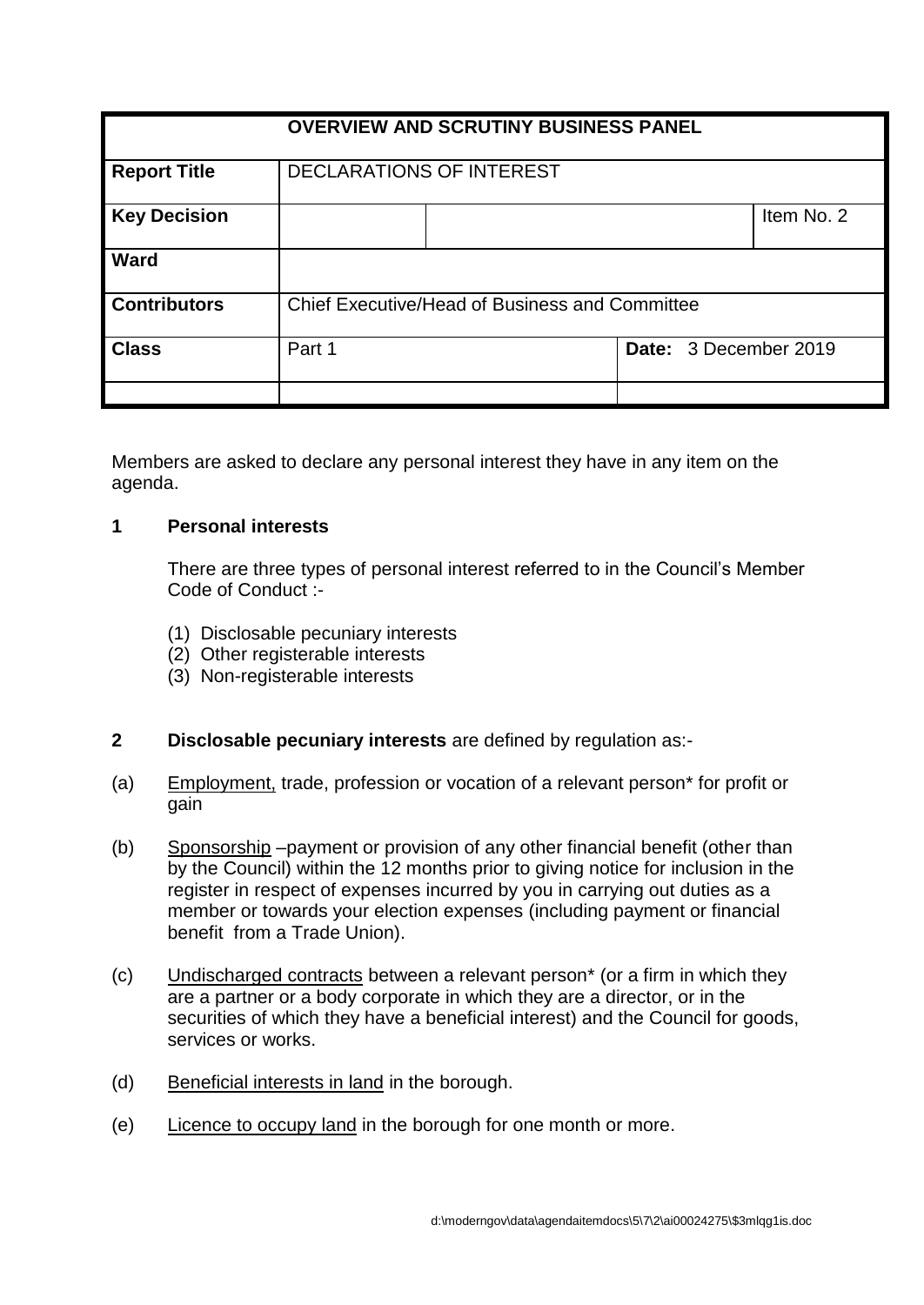- (f) Corporate tenancies any tenancy, where to the member's knowledge, the Council is landlord and the tenant is a firm in which the relevant person\* is a partner, a body corporate in which they are a director, or in the securities of which they have a beneficial interest.
- (g) Beneficial interest in securities of a body where:-
	- (a) that body to the member's knowledge has a place of business or land in the borough; and
	- (b) either
		- (i) the total nominal value of the securities exceeds £25,000 or 1/100 of the total issued share capital of that body; or

(ii) if the share capital of that body is of more than one class, the total nominal value of the shares of any one class in which the relevant person\* has a beneficial interest exceeds 1/100 of the total issued share capital of that class.

\*A relevant person is the member, their spouse or civil partner, or a person with whom they live as spouse or civil partner.

### **(3) Other registerable interests**

The Lewisham Member Code of Conduct requires members also to register the following interests:-

- (a) Membership or position of control or management in a body to which you were appointed or nominated by the Council
- (b) Any body exercising functions of a public nature or directed to charitable purposes , or whose principal purposes include the influence of public opinion or policy, including any political party
- (c) Any person from whom you have received a gift or hospitality with an estimated value of at least £25

#### **(4) Non registerable interests**

Occasions may arise when a matter under consideration would or would be likely to affect the wellbeing of a member, their family, friend or close associate more than it would affect the wellbeing of those in the local area generally, but which is not required to be registered in the Register of Members' Interests (for example a matter concerning the closure of a school at which a Member's child attends).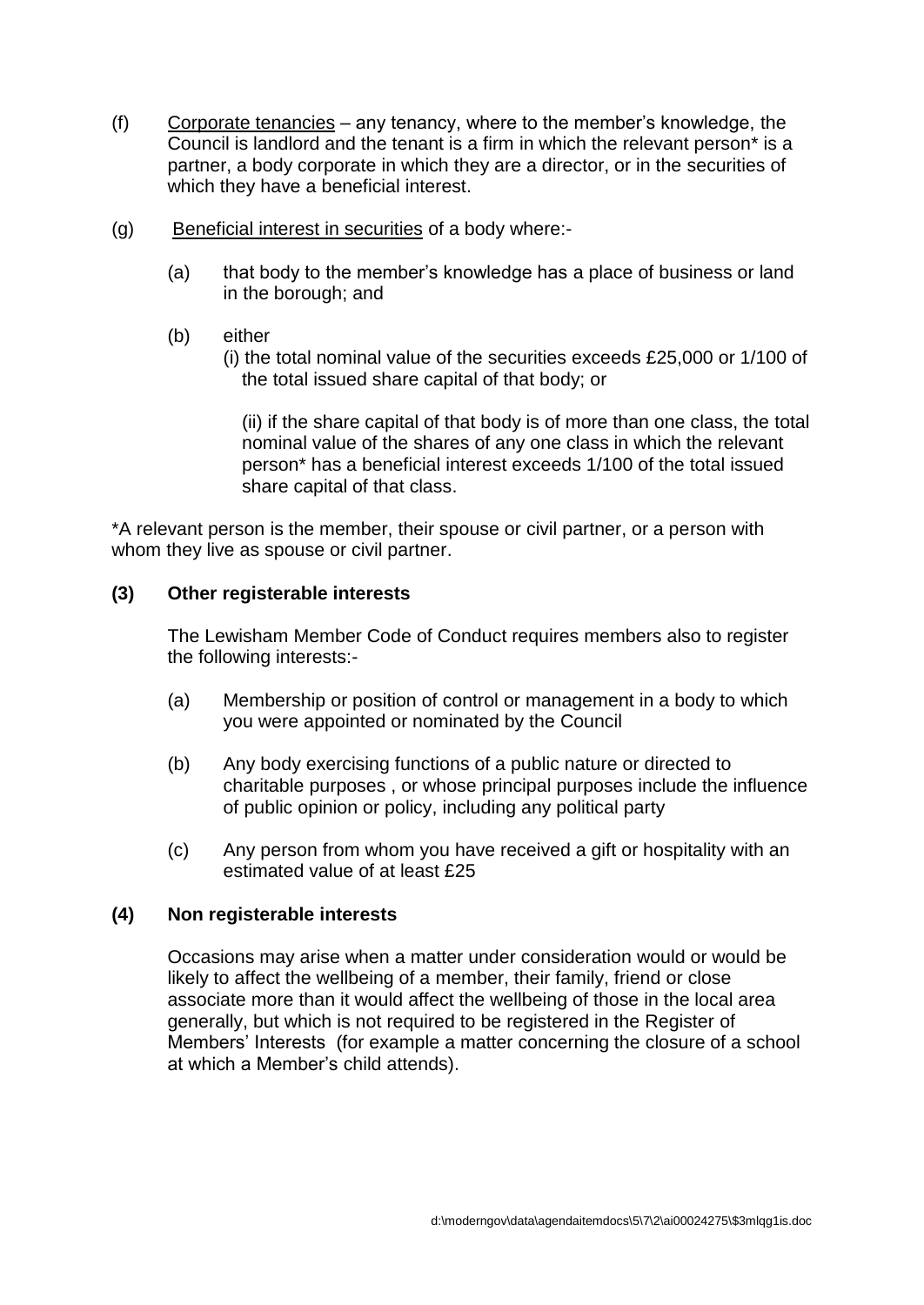# **(5) Declaration and Impact of interest on members' participation**

- (a) Where a member has any registerable interest in a matter and they are present at a meeting at which that matter is to be discussed, they must declare the nature of the interest at the earliest opportunity and in any event before the matter is considered. The declaration will be recorded in the minutes of the meeting. If the matter is a disclosable pecuniary interest the member must take not part in consideration of the matter and withdraw from the room before it is considered. They must not seek improperly to influence the decision in any way. **Failure to declare such an interest which has not already been entered in the Register of Members' Interests, or participation where such an interest exists, is liable to prosecution and on conviction carries a fine of up to £5000**
- (b) Where a member has a registerable interest which falls short of a disclosable pecuniary interest they must still declare the nature of the interest to the meeting at the earliest opportunity and in any event before the matter is considered, but they may stay in the room, participate in consideration of the matter and vote on it unless paragraph (c) below applies.
- (c) Where a member has a registerable interest which falls short of a disclosable pecuniary interest, the member must consider whether a reasonable member of the public in possession of the facts would think that their interest is so significant that it would be likely to impair the member's judgement of the public interest. If so, the member must withdraw and take no part in consideration of the matter nor seek to influence the outcome improperly.
- (d) If a non-registerable interest arises which affects the wellbeing of a member, their, family, friend or close associate more than it would affect those in the local area generally, then the provisions relating to the declarations of interest and withdrawal apply as if it were a registerable interest.
- (e) Decisions relating to declarations of interests are for the member's personal judgement, though in cases of doubt they may wish to seek the advice of the Monitoring Officer.

### **(6) Sensitive information**

There are special provisions relating to sensitive interests. These are interests the disclosure of which would be likely to expose the member to risk of violence or intimidation where the Monitoring Officer has agreed that such interest need not be registered. Members with such an interest are referred to the Code and advised to seek advice from the Monitoring Officer in advance.